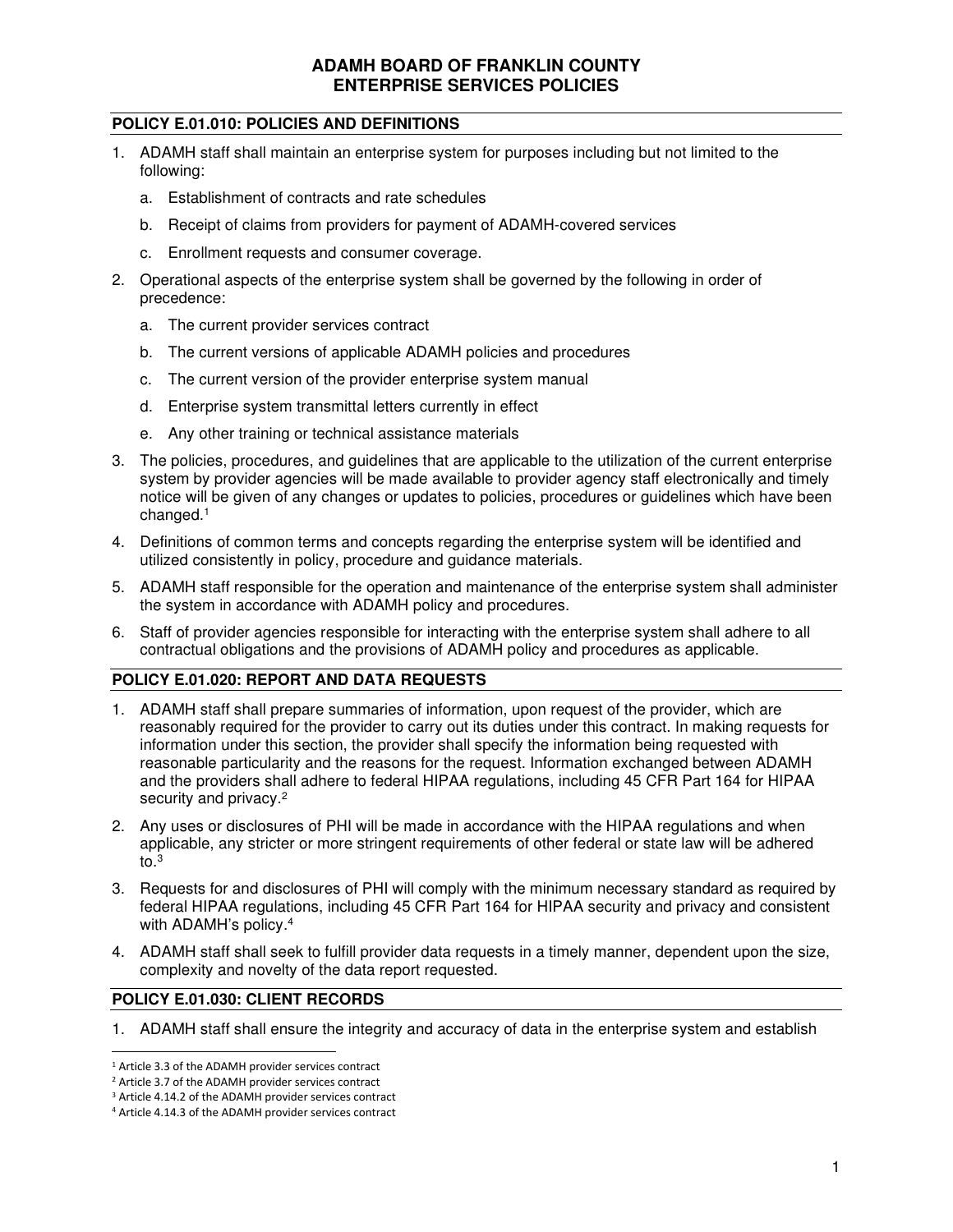methods for remedying inaccuracies identified or making requested corrections to data in the system as needed. In the event that incorrect data is identified, action will be taken to correct or remove the erroneous data as appropriate.

- 2. Upon identification of incorrect or erroneous data related to a consumer record by ADAMH or provider staff, ADAMH staff will correct the information in the enterprise system in a timely manner.
- 3. Provider staff shall cooperate with ADAMH staff to ensure the accuracy of data maintained in the enterprise system and shall provide documentation to substantiate corrections and accurate data entry as needed upon request.
- 4. Requests by a consumer or personal representative to correct protected health information shall be processed by the Privacy Officer in accordance with HIPAA Privacy Policy H.01.120 Amendment of Protected Health Information.

#### **POLICY E.01.040: DATA VALIDATION AND VERIFICATION**

- 1. ADAMH staff may engage provider staff to receive and review information which is reasonably necessary to permit ADAMH staff to monitor and evaluate the accuracy of claims for reimbursement submitted in the enterprise system.<sup>5</sup>
- 2. ADAMH staff shall have the right to inspect the provider's member residency and financial eligibility documentation, client records and any other supporting financial or clinical documentation to verify the accuracy of claims for reimbursement.<sup>6</sup>
- 3. Any review of provider agency records shall comply with HIPAA regulations and ADAMH policy, including, but not limited to, minimum necessary standards for review.<sup>7</sup>

### **POLICY E.02.010: ACCEPTABLE USE**

- 1. ADAMH staff shall ensure that all member data residing in the current enterprise system be protected by restricting access only those individuals with approved account access.
	- a. ADAMH staff will assign unique credentials (username or number) for the purpose of identifying and tracking individual user identity and utilization of the current enterprise system.
	- b. The account user agrees that they will not permit any other person to access the enterprise system using the individual user's account credentials.
	- c. The account user must keep their access credentials confidential and not disclose the credentials to any other person.
	- d. Failure to comply with the confidentiality and non-disclosure requirements may result in suspension or termination of the user account. Prior to restoration of the account access, the user may be required to complete remedial training regarding access and use requirements.
	- e. Any breaches of confidentiality and non-disclosure requirements by an individual with user account credentials shall promptly be reported to ADAMH staff for remedial action.
- 2. All ADAMH and provider agency staff users of ADAMH's current enterprise system will ensure that access and utilization of the system will be compliant with federal HIPAA Privacy Rule [45 CFR Part 160 (General Administrative Requirements) and Subparts A and E of Part 164 (Security and Privacy)].<sup>8</sup>
- 3. All ADAMH and provider agency staff users of ADAMH's current enterprise system will ensure that the access and utilization of the system is conducted in accordance with any supplemental requirements of ADAMH's electronic data interchange (EDI) guidelines for the current system.

<sup>&</sup>lt;sup>5</sup> Articles 6.1.1 and 6.1.2(a) of the provider contract (Information and Reports: General Access by ADAMH Board)

<sup>&</sup>lt;sup>6</sup> Article 6.1.2 of the provider contract (Information and Reports: General Access by ADAMH Board)

<sup>&</sup>lt;sup>7</sup> Article 6.1.2 of the provider contract (Information and Reports: General Access by ADAMH Board)

<sup>&</sup>lt;sup>8</sup> Article 3.8 of the provider contract (HIPAA & Code of Federal Regulations Privacy Compliance)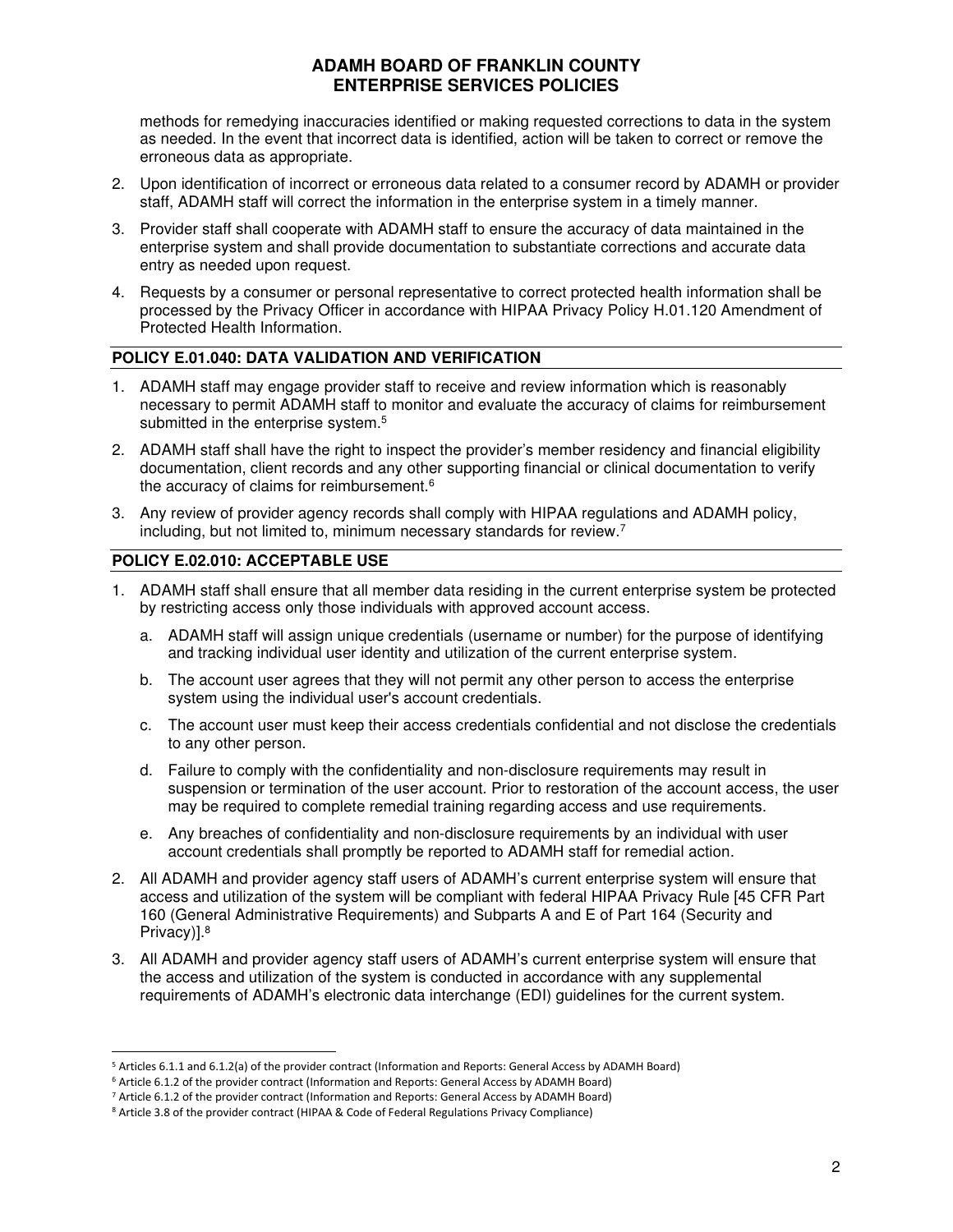- 4. Provider agency staff will ensure that user accounts issued by ADAMH staff for utilization of the enterprise system adheres to the technical safeguards defined in federal HIPAA rules [45 CFR, Part 164, including §164.312 a(2)(i) Unique user identification (Required)].<sup>9</sup>
- 5. All ADAMH and provider staff utilizing ADAMH's current enterprise system shall access only those client records and system functions necessary for the proper and efficient completion of business functions related to claims submissions, enrollment requests and consumer coverage.

### **POLICY E.02.020: ACCOUNT MANAGEMENT**

- 1. ADAMH staff shall establish and maintain functional user roles in the current enterprise system which shall allow assigned individuals the appropriate access and permissions to execute their job duties in regard to claims submissions, enrollment requests and other business requirements.
- 2. All ADAMH and provider staff granted access to the current enterprise system must have an approved and documented user role with an established scope of access.
	- a. Individual users of the current enterprise system will not be granted any privileges that are not necessary for the job functions the user will perform.
	- b. When establishing accounts, standard security principles of "least required access" to perform a function must always be used, where administratively feasible.
- 3. All ADAMH and provider staff in need of access privileges for the current enterprise system shall submit information to ADAMH staff in accordance with the procedures for requesting user access credentials in order for ADAMH staff to evaluate and assign appropriate user account access.
- 4. Provider agency staff shall promptly notify ADAMH staff if an employee or contractor of the agency with user access credentials for the enterprise system no longer needs access or needs access modified due to termination or change of job duties.
	- a. ADAMH staff shall promptly disable the user account of any individual upon receiving notification of termination from employment.
- 5. All user access accounts for the enterprise system will be administered by ADAMH staff and shall be reviewed at least annually by ADAMH staff to ensure that access and account privileges for account users continue to be commensurate with job functions, employment status and "need to know" information principles.
	- a. ADAMH staff may also conduct periodic reviews of user accounts and roles to evaluate the need for revisions to user roles based on business functions or individual accounts based on utilization.

## **POLICY E.02.030: USER ACCOUNT AUDITS**

- 1. ADAMH staff shall review all individual user accounts for the current enterprise system on a quarterly basis to evaluate utilization of system access and to identify accounts that appear to be dormant or not in regular usage.
- 2. User accounts that do not indicate recent usage will be flagged by ADAMH staff for potential deactivation in order to minimize potential security issues arising from dormant accounts.
- 3. Prior to deactivation of an account, ADAMH staff shall contact the individual user assigned the account credentials to determine if the account access is still needed and appropriate.

#### **POLICY E.03.010: MANUALS**

1. ADAMH staff shall maintain a central resource which summarizes contractual requirements, policy guidance, operational procedures and technical assistance for ADAMH's current enterprise system that is appropriate for use by ADAMH and provider agency staff responsible for utilization of the system.

<sup>&</sup>lt;sup>9</sup> Article 3.8.4 of the provider contract (HIPAA & Code of Federal Regulations Privacy Compliance)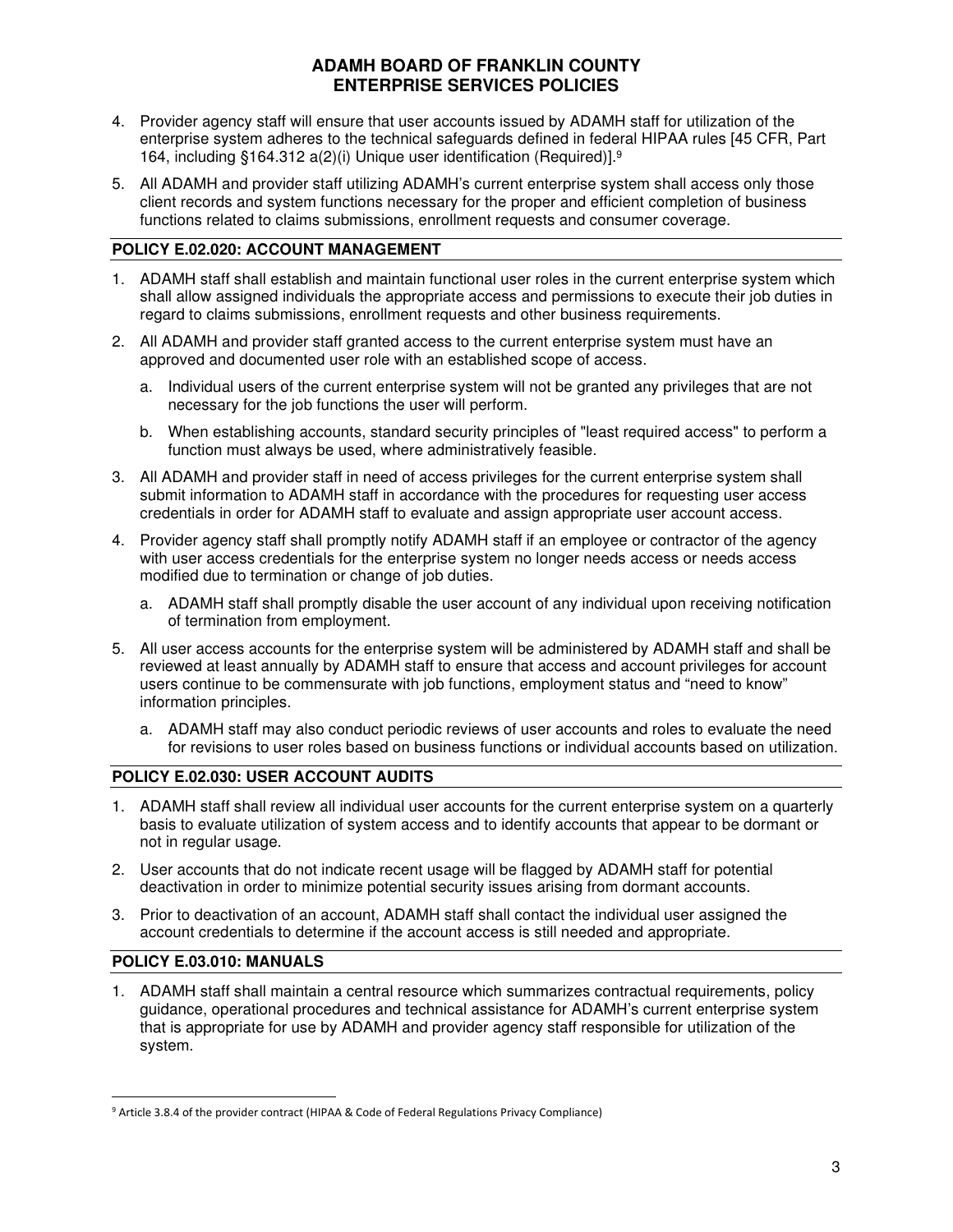- 2. The central resource shall be provided in the form of a manual (referred to as the enterprise system manual) and consist of a written version that will be made available electronically to ADAMH and provider staff who are enterprise system users through a publicly available website (referred to as the provider portal).
- 3. The enterprise system manual will serve as the default authority for operational procedures related to ADAMH's current enterprise system where no other contractual or ADAMH policy provisions apply.
- 4. Supplemental guidance documents, transmittal letters and forms related to the current enterprise system will be incorporated into the enterprise system manual or otherwise referenced and available as attachments or appendices to the manual.
- 5. The enterprise system manual shall be kept current at all times and shall be updated at regular intervals to incorporate new or modified requirements or guidance.

#### **POLICY E.03.020: TRAINING**

- 1. ADAMH staff shall provide individuals granted access to the current enterprise system with training, technical assistance and consultation in order to meet applicable requirements for the efficient and effective utilization of the system.<sup>10</sup>
	- a. Training on system requirements and functionality shall be delivered through both in-person trainings and through delivery of topic-based courses in an online, on-demand learning management system (LMS).
	- b. Training content shall be designed and delivered in order to reasonably ensure individuals receiving the training are appropriately equipped to carry out necessary business functions in ADAMH's enterprise system.
- 2. Prior to initial assignment of user access account credentials for ADAMH's current enterprise system, ADAMH and provider agency staff shall be required to successfully complete training appropriate for their user role(s) in the system as designated by ADAMH staff. User account credentials shall not be provided until training is completed.
- 3. All ADAMH and agency staff granted access to the current enterprise system shall be required to complete annual refresher training appropriate for their user access role(s) and system utilization as designated by ADAMH staff.
- 4. At the discretion of ADAMH staff, individual users of the enterprise system may be required to complete remedial training on specific topics on an "as needed" basis if such training is determined necessary to ensure continued effective and efficient utilization of the system.
- 5. At the discretion of ADAMH staff, access for an individual user account may be temporarily suspended or disabled for failure to complete required training as designated by ADAMH staff within a reasonable timeframe.
	- a. ADAMH staff shall, to the greatest extent possible, give advance notice of initial, refresher and remedial training requirements and the availability of training opportunities to meet access and utilization requirements.
	- b. Individuals who are subject to suspension of user account access due to non-compliance with training requirements shall be notified in advance of the suspension and advised of requirements for reinstatement.

#### **POLICY E.03.030: PROVIDER TECHNICAL ASSISTANCE**

1. ADAMH staff shall ensure that provider agency staff are provided with appropriate and sufficient technical assistance and consultation in order to effectively and efficiently carry out business functions and resolve operational issues related to claims submissions, enrollment requests and consumer coverage in ADAMH's enterprise system.

<sup>10</sup> Article 5.4 of the ADAMH - Provider Services Contract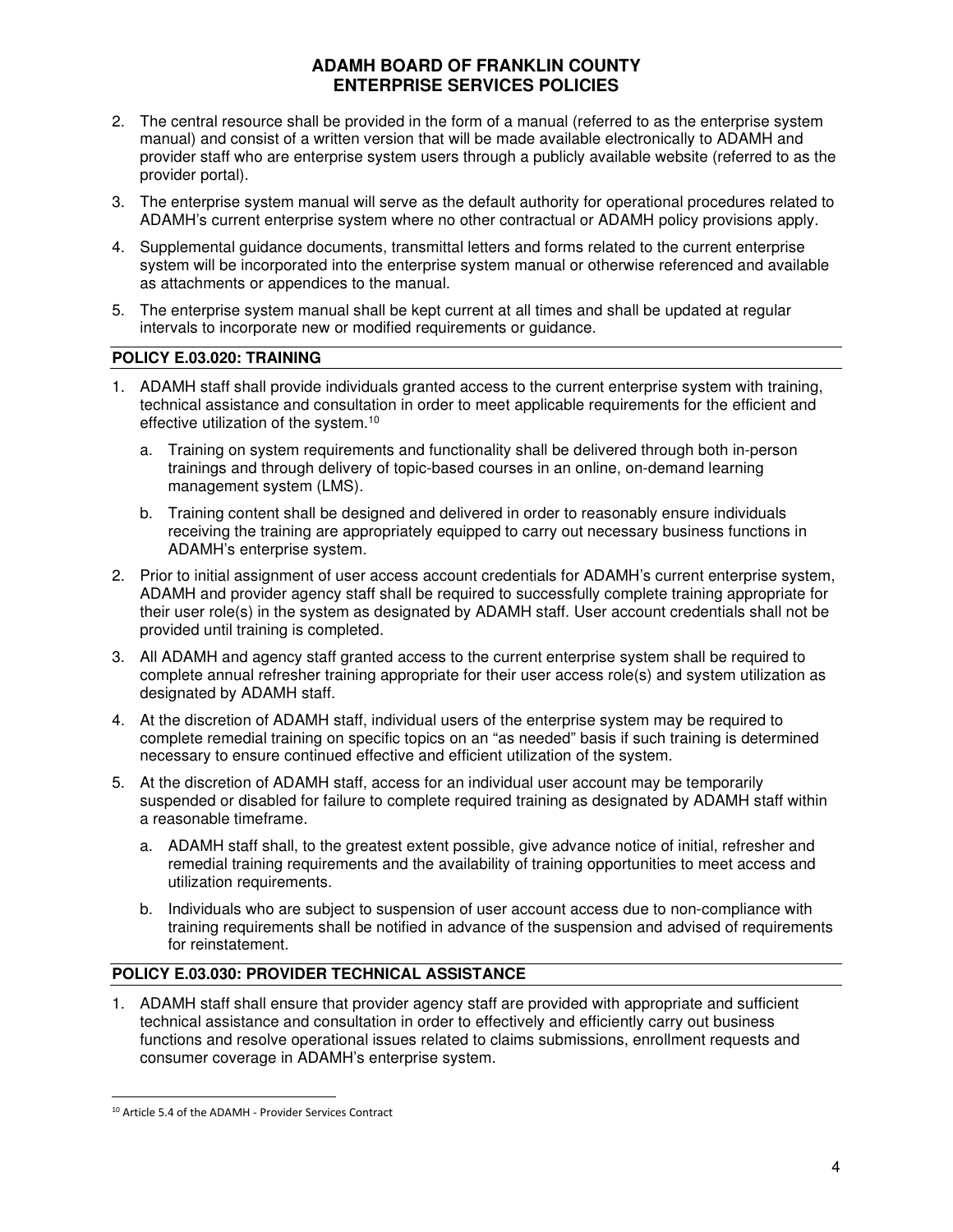- 2. ADAMH staff shall make available to provider agency staff methods for the submission of requests for technical assistance, including but not limited to, a secure, web-based "help desk" ticketing system for the transmission of questions or issues related to the enterprise system or data which includes protected health information (PHI).
	- a. Provider agency staff shall use ADAMH's designated "help desk" ticketing system as the method for transmission of PHI.
	- b. Provider agency staff shall submit questions, issues and data requests which do not include PHI to the designated ADAMH contact(s) via e-mail for resolution.
	- c. Access and utilization of ADAMH's "help desk" ticketing system shall be restricted to designated account holders at each provider agency. The account user must keep the "help desk" access credentials confidential and not disclose the credentials for use by other individuals.
- 3. ADAMH staff shall ensure that all requests from provider agency staff for provision of technical assistance are addressed and responded to in a timely manner.

### **POLICY E.04.010: MEMBER BENEFIT PLANS**

- 1. ADAMH staff shall configure the current enterprise system to assign appropriate benefit plans to individuals enrolled in the system for the purposes of determining eligibility for payment of claims for reimbursement for services rendered to eligible members by contract service provider agencies in accordance with the annual agency services plan (ASPs) and budget.
- 2. Benefit plans configured in ADAMH's current enterprise system shall reflect the standards and qualifications for services in accordance with article 4.5 of the ADAMH provider services contract. Members who qualify for ADAMH services in accordance with article 4.5 shall be enrolled in coverage for services.<sup>11</sup>
- 3. The benefit plans defined by ADAMH staff shall consist of the Franklin County standard plan and the Franklin County crisis plan effective January 1, 2021.
- 4. The Franklin County standard plan shall provide coverage for a broad taxonomy of services rendered by contracted provider agencies for individuals who meet residency and income eligibility requirements.
	- a. Coverage under the standard plan shall be limited to residents of Franklin County. A resident of Franklin County means a person who is physically present in Franklin County, with a stated documented intent to remain here, as verified by documentation accepted and approved by the ADAMH staff.<sup>12</sup>
	- b. Members who qualify for ADAMH services in accordance with article 4.5.2 of the ADAMH provider services contract shall be enrolled in the standard plan.
	- c. Eligibility for the standard plan shall extend for 365 days from the date of enrollment or until services are terminated due to the member having moved out of Franklin County with the intent to establish residency in another county, whichever is sooner.<sup>13</sup>
	- d. Reimbursement for services rendered to eligible members in a standard plan by contract service provider agencies will be made in accordance with the annual agency services plan (ASP) and budget.
- 5. The Franklin County crisis plan shall provide coverage for a limited taxonomy of services for the purposes of addressing urgent or emergency behavioral health needs of individuals in crisis.
	- a. Coverage under the crisis plan shall be available to any individual presenting in crisis regardless of county of residency.

<sup>&</sup>lt;sup>11</sup> Article 4.5.4 of the ADAMH provider services contract

<sup>12</sup> Article 2.46 of the ADAMH provider services contract

<sup>13</sup> Article 4.8.1(e) of the ADAMH provider services contract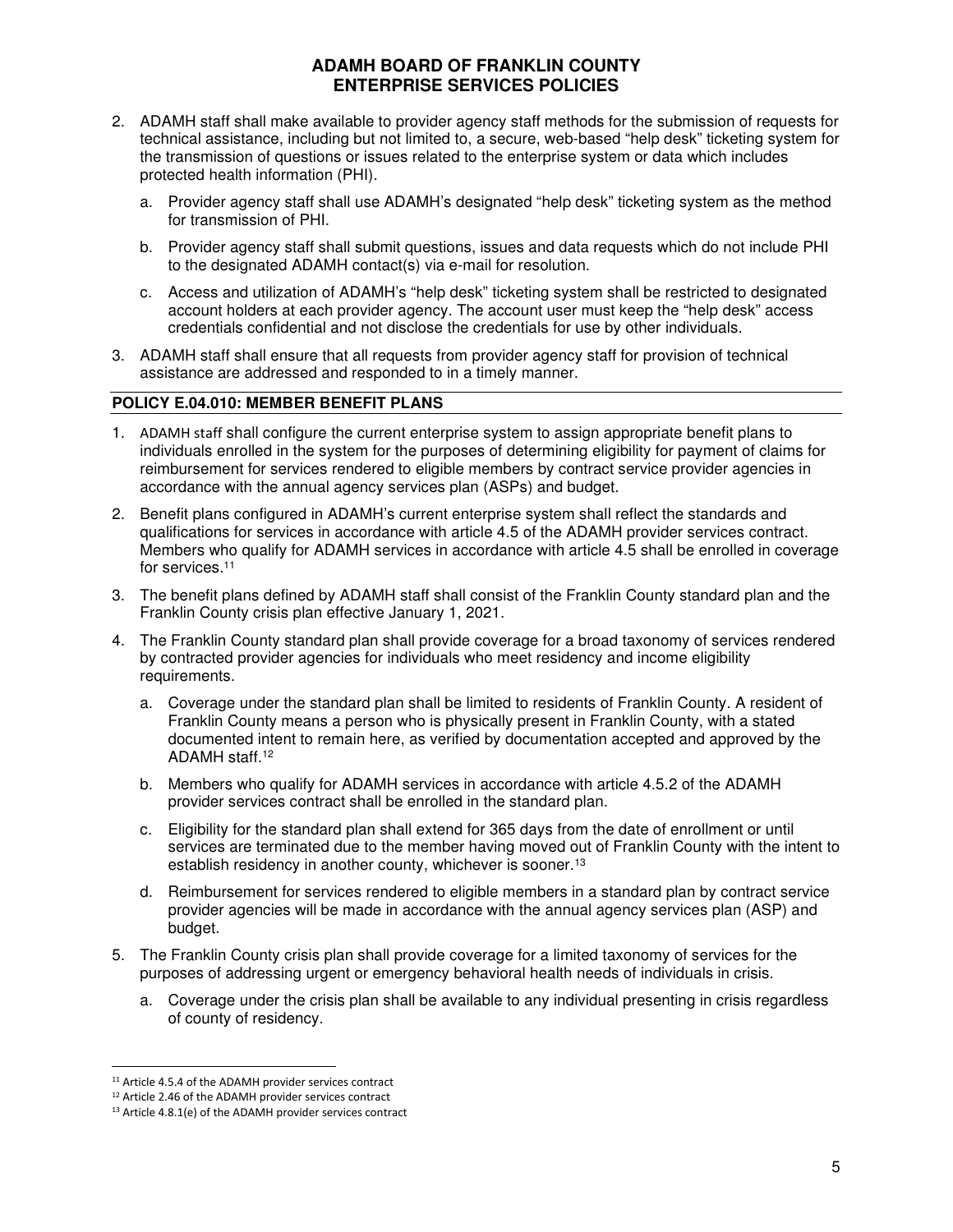- b. Members who qualify for ADAMH services in accordance with article 4.5.1 of the ADAMH provider services contract shall be enrolled in the crisis services plan.
- c. Eligibility for the crisis services plan shall extend for 30 days from the date of enrollment.
- d. Reimbursement for services rendered to eligible members in a crisis plan by contract service provider agencies will be made in accordance with the annual agency services plan (ASP) and budget.
- 6. Provider agency staff shall submit all requests for determination of eligibility in ADAMH's enterprise system and upon receipt of the enrollment request ADAMH staff shall evaluate and assign the appropriate benefit plan and eligibility span for the individual.

### **POLICY E.04.020: PROVIDER CONTRACTS**

- 1. ADAMH staff shall create an agreement or electronic record in the enterprise system that operationalizes the contractual agreement between ADAMH and each provider regarding the particular services for which each provider agency is authorized to claim and the billing terms for claims for reimbursement in accordance with the contractual agreement between ADAMH and the provider agency.
- 2. ADAMH staff shall ensure that the agreement in the enterprise system is created in accordance with the terms of each provider agency's approved agency services plan (ASP) and budget for the current contract year and reimbursement for services is made at the rates approved in the provider's approved budget.
- 3. Each provider agency must have an approved agency service plan (ASP) and budget for the contract year prior to establishment of the agreement in ADAMH's current enterprise system.<sup>14</sup>
- 4. Provider agency staff shall submit claims for reimbursement in ADAMH's current enterprise system in accordance with the ADAMH provider services contract as established in the electronic record unless and until such time as there is a modification or termination of the agreement reflected in the enterprise system.<sup>15</sup>
	- a. ADAMH staff shall establish the budgetary limits for services allowed by each provider agency in the electronic record and provider agencies shall render services from within the approved service taxonomy to members.<sup>16</sup>

# **POLICY E.04.030: PROVIDER RATE SCHEDULES**

- 1. In accordance with each provider agency contract, agency services plan (ASP) and budget, ADAMH staff shall establish a rate schedule in the current enterprise system in order to delineate the specific scope of services for which provider agencies may submit claims for reimbursement and to establish the correct value of procedure codes specific to each provider agency.
	- a. The rate schedules established by ADAMH staff in the enterprise system shall consist of an alpha-numeric procedure code and a unit rate designating the dollar amount value for a single unit specific to the procedure code.
- 2. ADAMH staff shall establish provider rate schedules for each provider agency on a contract year basis and budget revisions involving claims reimbursement shall be effective on the date the revisions are entered into ADAMH's current enterprise system.
- 3. Each provider agency shall be responsible for ensuring the accuracy of the rate schedules established by ADAMH staff within the enterprise system and the associated billing functions for the provider agency's electronic health/medical record system for billing upon initial set up and throughout the contract year.

<sup>14</sup> Article 5.2.1 of the ADAMH provider services contract

<sup>15</sup> Article 4.4 of the ADAMH provider services contract

<sup>16</sup> Article 4.7.2 of the ADAMH provider services contract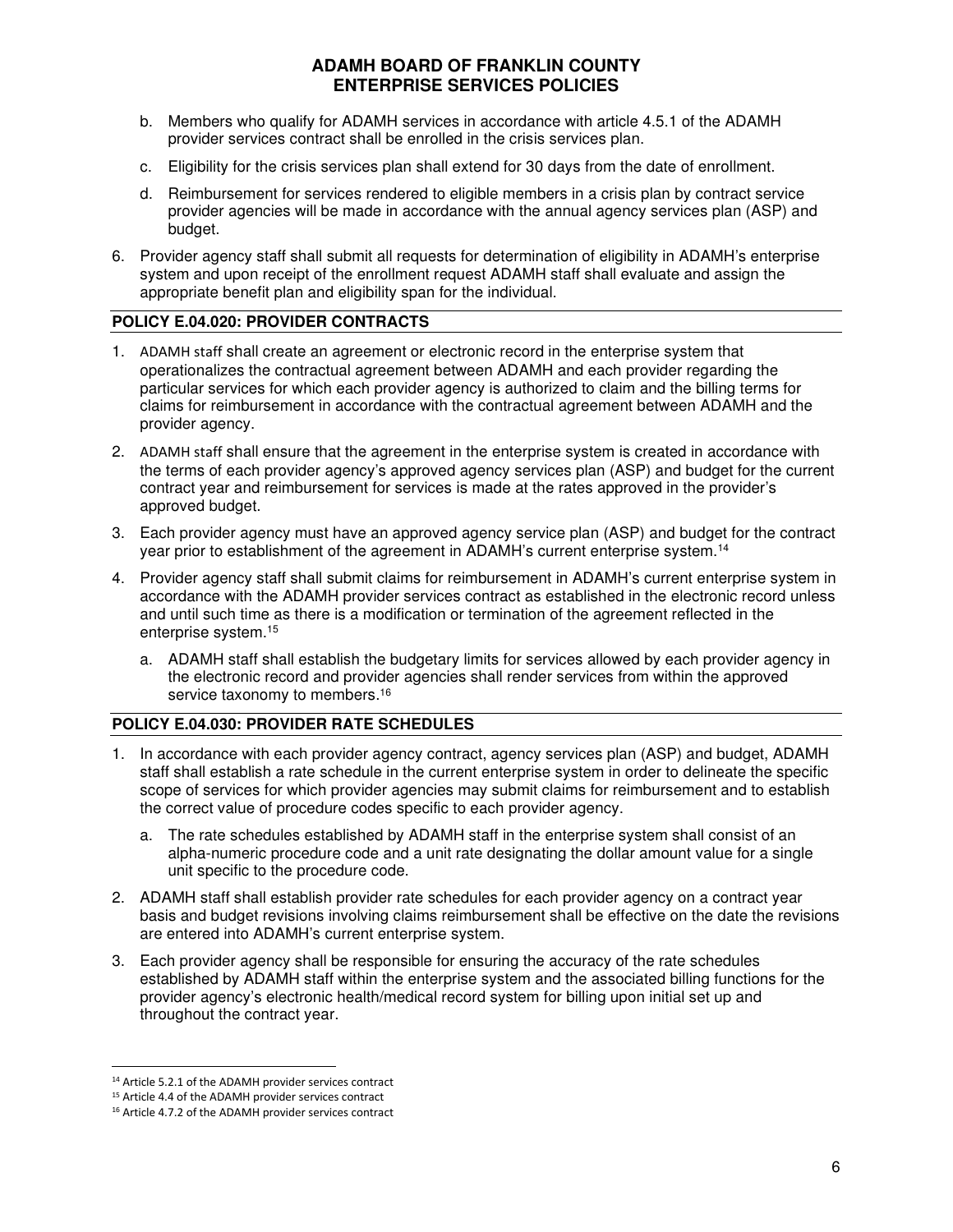- 4. ADAMH staff shall not authorize payment of claims for reimbursement to provider agencies for any service at an amount which exceeds the budgeted rate approved and recorded by ADAMH staff in the enterprise system or the amount charged by the provider, whichever is lower.<sup>17</sup>
- 5. ADAMH staff shall make reimbursement for claims submitted in the current enterprise system at the rates specified in each provider's rate schedule and, unless specifically provided for otherwise by contract, the reimbursement rate shall be made in full for services rendered.<sup>18</sup>

#### **POLICY E.04.040: ADAMH PROCEDURE CODE TAXONOMY**

- 1. ADAMH staff shall maintain a taxonomy of codes and descriptors that represent reimbursable procedures and services that may be provided to individuals or organizational members.
	- a. ADAMH staff shall design and maintain the taxonomy of services in order to promote uniform reporting, utilization of codes, and data collection of procedures and services.
	- b. ADAMH staff shall design and maintain the taxonomy of services in order to promote uniform data collection, reporting and payment of procedures and services.
- 2. The taxonomy shall utilize the healthcare common procedure coding system (HCPCS), including the current procedural terminology (CPT) definitions, as the standard collection of codes and descriptors that represent procedures and services where such codes are defined by industry standards.
	- a. ADAMH staff and provider agency staff shall refer to the current version of the HCPCS level II professional guide as the controlling authority for descriptions and guidance regarding the appropriate use of procedure codes and associated definitions.
	- b. For services not defined under the HCPCS, ADAMH staff shall create and utilize five-digit alphanumeric codes to identify and define other payable services.
	- c. For services not defined under the HCPCS, ADAMH staff shall establish definitional standards and other attributes, including but not limited to system of care alignment and allowable rendering providers, for each service sufficient for the procedure code to be uniquely identified from other services and billed by providers in a consistent manner.
	- d. ADAMH shall identify modifiers, consisting of two-digit codes and descriptors, that shall be used to indicate that a service or procedure performed has been altered by some specific circumstance (such as telehealth delivery) but is unchanged in its definition or code.
- 3. In the taxonomy of services, ADAMH staff shall identify those Medicaid-eligible procedure codes currently allowable for payment for Medicaid-eligible consumers.
	- a. ADAMH staff shall submit claims for reimbursement from provider agencies for Medicaid-eligible services to the Ohio Department of Medicaid for verification of coverage of the services rendered.

#### **POLICY E.04.050: ORGANIZATIONAL MEMBERS**

- 1. ADAMH staff shall establish a method in the enterprise system for the submission of encounter data for services rendered by each provider agency to collect service activity data in situations where it is not feasible or appropriate to individually enroll clients for the evaluation of claims for reimbursement.
	- a. Encounter data submitted by provider agencies for organizational members shall establish the basis for the value of services rendered, including procedure codes, units of service and rates) to be used in determination of non-exempt block grant payments and to substantiate program expenses in the annual contract reconciliation.
- 2. ADAMH staff shall establish a single organizational member for each provider agency with a unique identifying number in ADAMH's enterprise system for eligibility purposes.

<sup>&</sup>lt;sup>17</sup> Article 10.3 of the ADAMH provider services contract

<sup>18</sup> Article 11.1.1 of the ADAMH provider services contract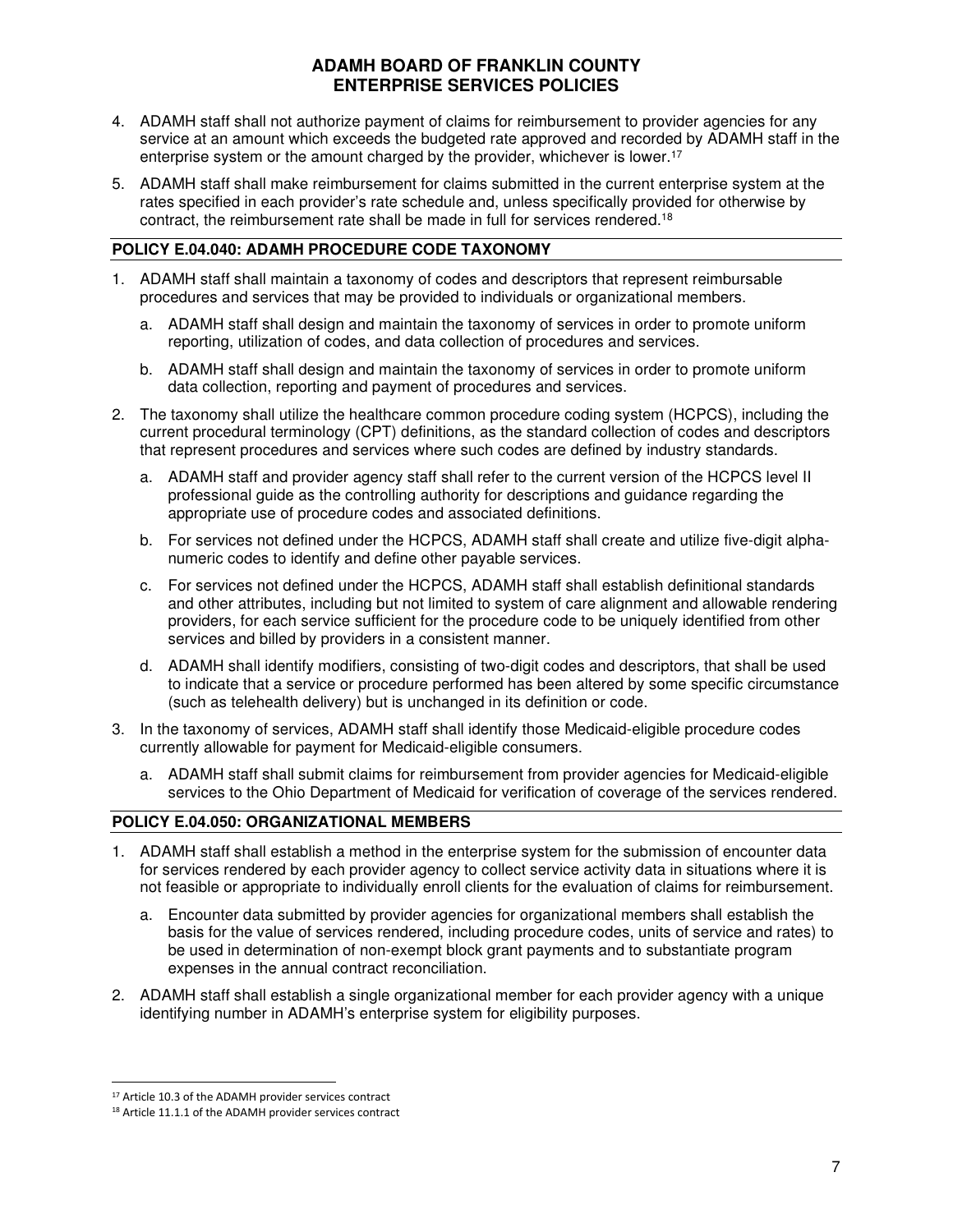- a. ADAMH staff shall define the data elements of an organization member and shall establish the required elements to be included in encounter claims submitted by provider agencies, including but not limited to service location address.
- b. Provider agency staff shall submit encounter claims using organizational clients in accordance with the requirements established by ADAMH staff.

### **POLICY E.04.060: SUBSIDY SCALE ADMINISTRATION**

- 1. ADAMH staff shall annually publish an updated public subsidy schedule which defines percentage of member responsibility and ADAMH subsidy for claims for reimbursement submitted by providers based upon current federal poverty guidelines for monthly income and household size that shall be in effect for the current contract year.
- 2. ADAMH staff shall establish a method in the current enterprise system for assigning member responsibility for services rendered by provider agencies that effectively and efficiently administers the public subsidy scale for member financial eligibility identified in the ADAMH provider services contract.
- 3. ADAMH staff shall configure the current enterprise system to assign member responsibility for payment of services based upon household size and income according to the
	- a. Individuals enrolled in ADAMH's benefit plan(s) with a monthly adjusted gross income at or below 250% of the federal poverty level shall be eligible for full subsidy of services rendered by contract service providers (0%-member responsibility).
	- b. Individuals enrolled in ADAMH's benefit plan(s) with a monthly adjusted gross income above 250% but at or below 400% of the federal poverty level shall be eligible for partial subsidy of services rendered by contract service providers on a sliding scale basis (40 to 95% member responsibility).
	- c. Individuals enrolled in ADAMH's benefit plan(s) with a monthly adjusted gross income above 400% of the federal poverty level shall be not eligible for subsidized payment of services rendered by contract service providers and shall be eligible for coverage (100% member responsibility).
- 4. ADAMH staff shall implement the subsidy scale and member responsibility schedule in an efficient and cost-effective manner that ensures individuals are treated equitably in the determination of eligibility for subsidized coverage from ADAMH.
- 5. Provider agencies shall establish policies and procedures to implement the contractual requirements of public subsidy eligibility and shall utilize ADAMH's current enterprise system to submit member financial information for ADAMH staff to assign member responsibility<sup>19</sup>.
	- a. Provider agencies shall render services to individuals regardless of income or ability to pay and shall ensure that all individuals are accorded the same treatment under policy, procedure and practice in determining eligibility for subsidized coverage from ADAMH.
- 6. Provider agency staff shall submit information for individuals seeking services in ADAMH's current enterprise system In accordance with policy E.05.010 as necessary for ADAMH staff to determine a client's financial eligibility for subsidized services, including but not limited to, sources and amounts of income of the individual's household and the household size.
	- a. Provider agency staff shall collect and retain documentation of the individual's household income and family size, including a fee agreement signed by the individual, and shall make available for review by ADAMH staff upon request.
- 7. Provider agency staff may request a waiver of a member's co-payment amount on behalf of the individual for reasons including, but not limited to, severity of client's danger to self or others, a disruptive family situation such as fire, flood, or storm damage that contributes to unusual demand on

<sup>19</sup> Article 11.8.1 of the ADAMH provider services contract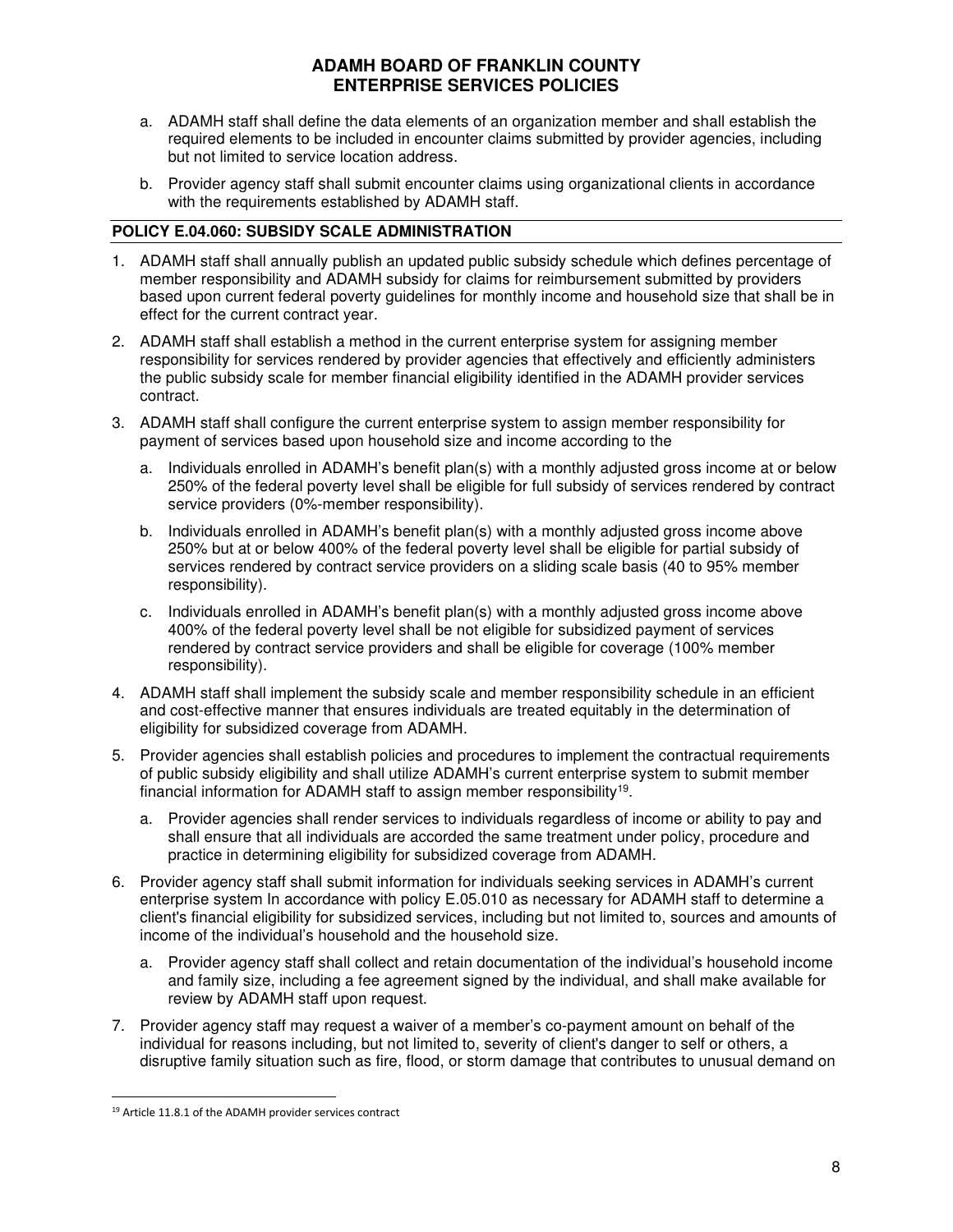family income, the "breadwinner" refuses to be responsible for needed treatment of dependent members of family, and other serious interruptions of normal family income.

- a. Provider agency staff requesting a waiver of member co-payments shall submit documentation of the circumstances indicated in the waiver request to support the evaluation of the request by ADAMH staff in the enterprise system.
- b. ADAMH staff shall evaluate the request to waive the member's co-payment and notify the provider agency of a determination within ten business days of receipt of the request in the enterprise system.
- c. Upon the determination of ADAMH staff to approve the waiver of member co-payments, claims for reimbursement submitted by the provider agency for the member shall be fully subsidized by ADAMH for a period of 90 days.
- d. Upon the determination of ADAMH staff to deny the waiver of member co-payments, the provider agency may submit an appeal to ADAMH staff with additional documentation for further evaluation by ADAMH staff.
- e. Upon the expiration of an approved waiver of member co-payments, the provider agency shall be required to submit a new request and documentation of circumstances in the enterprise system in accordance with this policy.

# **POLICY E.05.010: CONSUMER ELIGIBILITY FOR SERVICES**

- 1. ADAMH staff shall require the provision of consumer information by providers in order to evaluate an individual's eligibility for ADAMH's coverage of services including demographic details to establish the individual's identity, residency status, income and eligibility for Medicaid coverage or other third-party insurance coverage.
- 2. Provider agency staff shall provide verification of an individual's Identity in order for ADAMH staff to evaluate an individual's residency, income and Medicaid eligibility.
	- a. Provider agency staff shall take all steps reasonably necessary to permit the ADAMH staff to collect name-identifying information for the purpose of enrolling clients in publicly-funded services, establishing eligibility of clients and processing their claims for payment.<sup>20</sup>
- 3. Provider agency staff shall provide verification of an individual's residency status for ADAMH staff to evaluate the appropriate benefit plan assignment.
	- a. Provider agency staff shall review and maintain a record of documentation verifying that a person seeking or being referred for ADAMH Services is a resident of Franklin County prior to enrolling the individual.<sup>21</sup>
	- b. A resident of Franklin County may be eligible for services of the provider agency in accordance with ADAMH policies.<sup>22</sup>
	- c. If the provider agency is certified to provide emergency/crisis intervention services, such services shall be provided based on need without regard to the county of residence of the individual presenting in crisis.<sup>23</sup>
- 4. Provider agency staff shall maintain verification of an individual's household income for ADAMH staff to evaluate the individual's eligibility for subsidized services.
	- a. Provider agency staff shall verify the person's financial eligibility for the ADAMH public subsidy for ADAMH services and responsibility for cost sharing, in accordance with attachment 14 of the current ADAMH provider services contract, prior to enrolling the individual.<sup>24</sup>

<sup>20</sup> Article 4.11.2 of the ADAMH provider services contract

<sup>&</sup>lt;sup>21</sup> Article 4.5.2(b) of the ADAMH provider services contract

<sup>22</sup> Article 4.5.2(a) of the ADAMH provider services contract

<sup>&</sup>lt;sup>23</sup> Article 4.5.1(a) of the ADAMH provider services contract

<sup>24</sup> Article 4.5.3(c) of the ADAMH provider services contract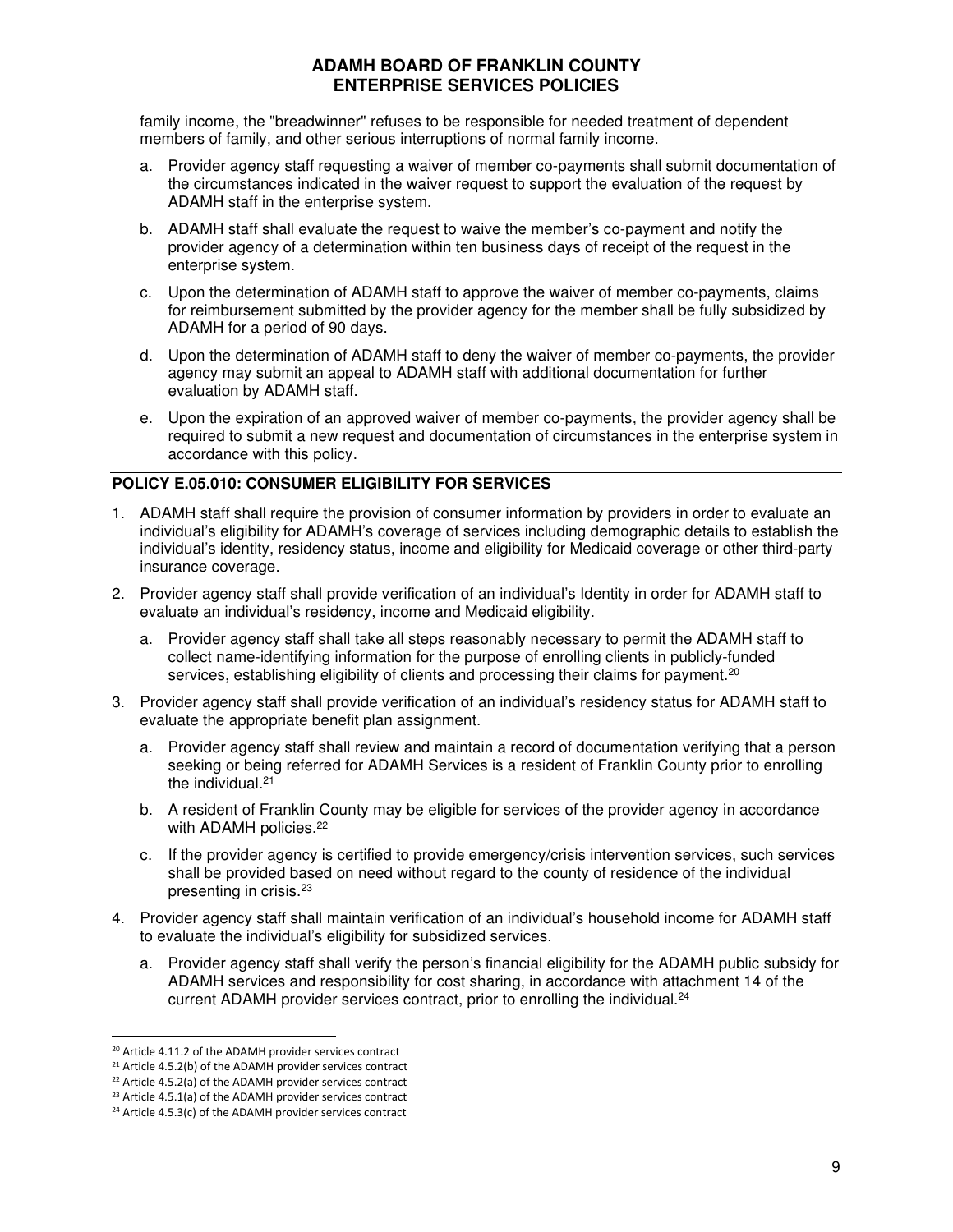- 5. Provider agency staff shall maintain verification of an individual's Medicaid eligibility status or other third-party payor coverage for ADAMH staff to evaluate coordination of benefits for coverage.
	- a. Provider agency staff shall review and maintain a record of documentation verifying if the person seeking or being referred for services covered by ADAMH staff is eligible for Medicaid and other third-party payors, prior to enrolling the individual.<sup>25</sup>
	- b. ADAMH staff may request documentation of Medicaid and other third-party payor eligibility at the time of enrollment or perform periodic record reviews to verify the documentation.<sup>26</sup>
	- c. Provider agency staff shall ensure that individuals who are potentially eligible for Medicaid and other insurance receive reasonable assistance in applying for, securing, and maintaining coverage.<sup>27</sup>
	- d. Payment of ADAMH services on behalf of an enrolled Medicaid consumer are subject to the provisions of section 4.5 of current ADAMH provider services contract.<sup>28</sup>

#### **POLICY E.05.020: CONSENT, AUTHORIZATION AND RELEASE**

- 1. Prior to rendering services to an individual seeking services, provider agency staff shall provide the member with the required disclosure statement; and shall have the member sign all consent for treatment, authorization to bill, or release forms in accordance with applicable requirements.<sup>29</sup>
- 2. The disclosure statement shall conform to the applicable requirements of ORC 1347 and ORC 5119.28, and which informs the member of required information and includes, at a minimum, all of the following information:<sup>30</sup>
	- a. The purpose of the personal information system currently in use by ADAMH (e.g. the ADAMH's current enterprise system),
	- b. Details regarding how information will be used by the appropriate state agencies, ADAMH and other public funders,
	- c. The security provisions in place to prevent re-disclosure of information,
- 3. Provider agency staff shall ensure that members sign all releases which are necessary under applicable laws and rules, including, but not limited to, releases of information (written consent) on drug and alcohol treatment and prevention which conform to requirements of federal law under 42 CFR, Part 2 (for substance use disorder confidentiality) and state law under ORC 5119.27 (Confidentiality of records pertaining to identity, diagnosis or treatment).<sup>31</sup>
- 4. Providers will ensure each -ADAMH-funded client served by its agency during the contract period will receive the ADAMH notice of privacy practices.<sup>32</sup>
- 5. Provider shall ensure that releases are entered or uploaded to the enterprise system in accordance with the process detailed in the provider enterprise system manual.

#### **POLICY E.05.030: MEMBER ENROLLMENT**

1. Provider agency staff shall submit information and supporting documentation for individuals seeking services and benefit coverage to the extent necessary for ADAMH staff to evaluate eligibility for services in accordance with policy E.05.010.

<sup>25</sup> Article 4.5.3(a) of the ADAMH provider services contract

<sup>26</sup> Article 4.5.3(a) of the ADAMH provider services contract

 $27$  Article 4.5.3(b) of the ADAMH provider services contract

<sup>&</sup>lt;sup>28</sup> Article 4.5.5(b) of the ADAMH provider services contract

<sup>29</sup> Article 4.11.3 of the ADAMH provider services contract <sup>30</sup> Article 4.13.1 of the ADAMH provider services contract

<sup>&</sup>lt;sup>31</sup> Article 4.13.2 of the ADAMH provider services contract

<sup>&</sup>lt;sup>32</sup> Article 3.8.3 of the ADAMH provider services contract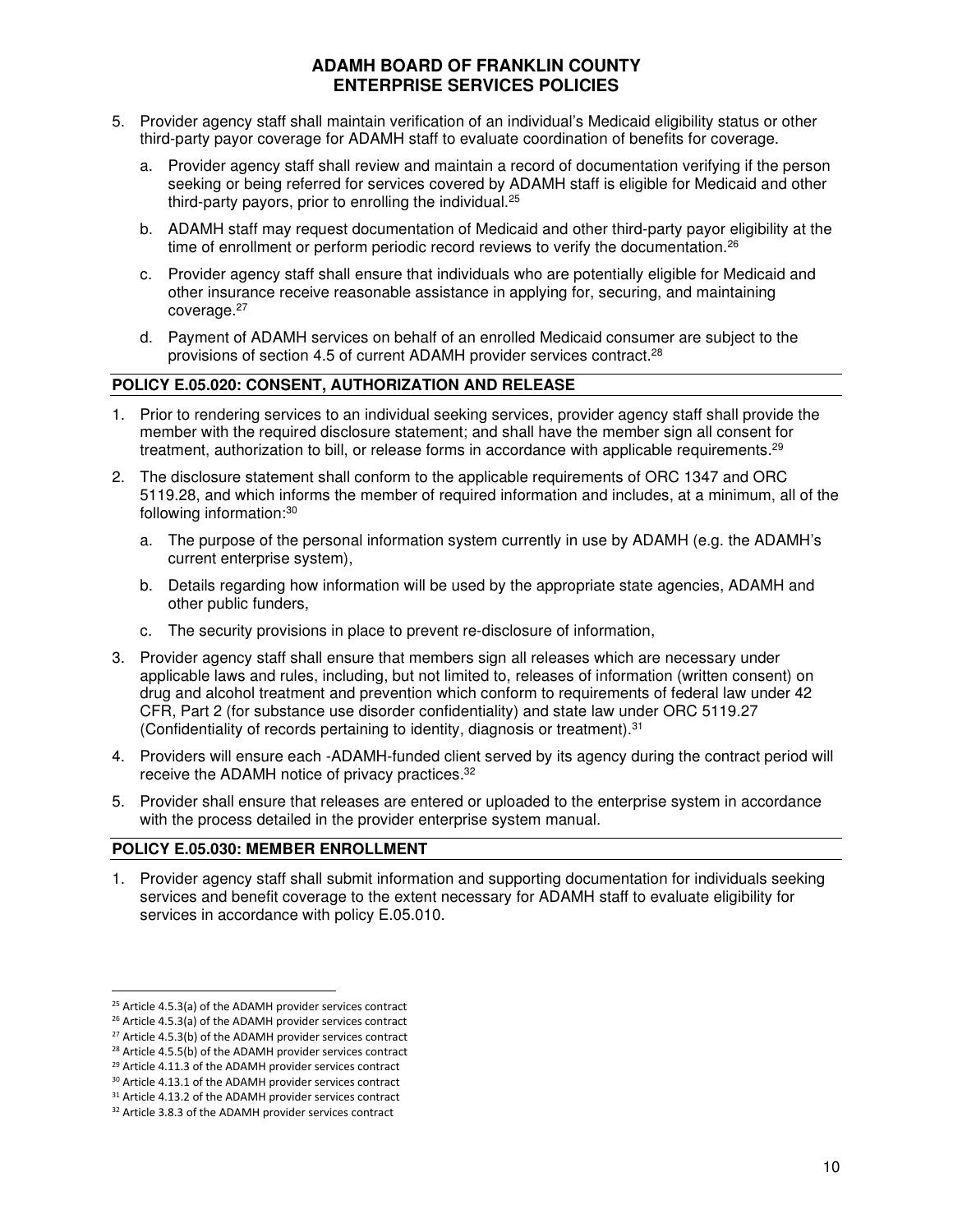- a. After meeting the requirements of policy E.05.020, provider agency staff shall submit enrollment requests in ADAMH's enterprise system within ten business days of the individual's first date of service or "screening" date.<sup>33</sup>
- b. All demographic, eligibility and other individual information shall be submitted by provider agency staff in ADAMH's current enterprise system according to the procedures established by ADAMH staff.
- 2. ADAMH staff shall review the enrollment information and documentation for completeness and accuracy within ten business days of receipt of the submission in ADAMH's enterprise system and shall assign the appropriate benefit eligibility plan for the individual.

### **POLICY E.05.040: MEMBER UPDATES**

- 1. In order to ensure the accuracy of member information and data for claims adjudication provider agency staff shall submit changes to the member's enrollment information including, but not limited to, changes of address, residency, income, client name or other demographic data to ADAMH staff for updates or corrections to the record in ADAMH's current enterprise system in accordance with the process established by ADAMH staff.
- 2. Provider agency staff shall at all times maintain a current record of an individual's residential address and that the individual is a resident of Franklin County and any subsequent changes regarding the individual's address or residency status must be submitted in ADAMH's enterprise system within ten business days of notice of the change of address.<sup>34</sup>
	- a. Provider agency staff shall update the individual's record in ADAMH's enterprise system if the provider becomes aware that the individual has moved out of Franklin County with the intent to establish residency in another county.<sup>35</sup>
- 3. Provider agency staff shall maintain a current record of an individual's financial eligibility for services subsidized by ADAMH and any subsequent changes regarding the individual's household income must be submitted in ADAMH's enterprise system within ten business days of notice of the reported change of income.
- 4. ADAMH staff shall process updates to member records submitted by provider agency staff within ten business days of receipt of the update request in ADAMH's enterprise system.
	- a. ADAMH staff shall evaluate update requests submitted by provider agency staff for potential changes to individual eligibility and assign appropriate benefit plans in accordance with policy E.05.010 within ten business days of receipt of the update request in ADAMH's enterprise system.
	- b. The effective date of changes to individual benefit plans resulting from member update requests shall be the date of receipt in ADAMH's enterprise system.

#### **POLICY E.05.050: MEMBER RENEWALS**

- 1. ADAMH staff shall require the provision of consumer information by provider agency staff in order to periodically re-evaluate an individual's eligibility for ADAMH's coverage of services including demographic details to establish the individual's identity, residency status, income and eligibility for Medicaid coverage or other third-party insurance coverage.
	- a. For individuals eligible for services under crisis services plan, provider agency staff shall submit current verification documents for the member in ADAMH's enterprise system in accordance with policy E.05.010 no later than 30 days from the first date of benefit plan eligibility.<sup>36</sup>

<sup>&</sup>lt;sup>33</sup> Article 4.11.4 of the ADAMH provider services contract

<sup>&</sup>lt;sup>34</sup> Article 4.5.2(b) of the ADAMH provider services contract

<sup>&</sup>lt;sup>35</sup> Article 4.8.1(e) of the ADAMH provider services contract

<sup>36</sup> Article 4.5.4(a) of the ADAMH provider services contract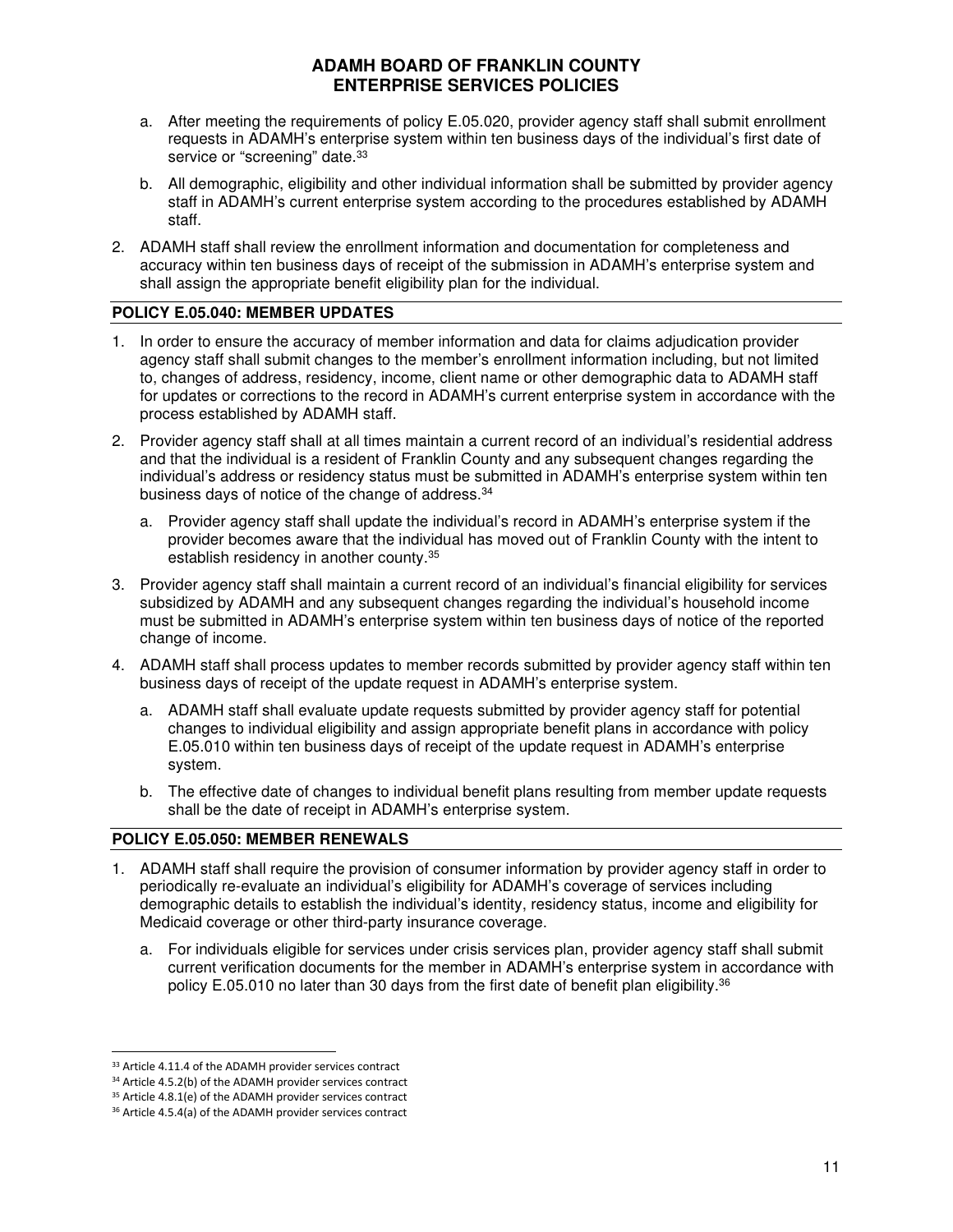- b. For individuals eligible for services under crisis services plan, provider agency staff shall submit current verification documents for the member in ADAMH's enterprise system in accordance with policy E.05.010 no later than 365 days from the first date of benefit plan eligibility.<sup>37</sup>
- 2. ADAMH staff shall evaluate documentation for eligibility re-determination submitted by provider agency staff for potential changes to individual eligibility and assign appropriate benefit plans in accordance with policy E.05.010 within ten business days of receipt of the update request in ADAMH's enterprise system.
	- a. The effective date of changes to individual benefit plans resulting from member update requests shall be the date of receipt in ADAMH's enterprise system.

#### **POLICY E.06.010: CLAIM SUBMISSION**

- 1. Contracted agency providers shall utilize ADAMH's current enterprise system for the submission of claims for reimbursement for services rendered to individuals enrolled in ADAMH's benefit plans.
- 2. ADAMH staff shall utilize claims data submitted in the enterprise system for the purposes of adjudicating claims for payment, the collection of encounter data for substantiating block grant payments, service utilization reviews and other business rule impact analyses.
- 3. Provider agency staff shall submit claims in the enterprise system using the following methods:
	- a. Electronically submitted using an ANSI 837 electronic file (837P-5010 file format) through ADAMH's current enterprise system<sup>38</sup>
	- b. Manually entered in ADAMH's current enterprise system utilizing the "simple claim" process.
- 4. Providers are responsible for ensuring that all claim information is accurate at the time of submission and that confidential or protected health information is accessed only on an as-needed basis.
- 5. Providers shall submit clinically accurate primary and secondary diagnosis on all claims submitted in ADAMH's current enterprise system.<sup>39</sup>

#### **POLICY E.06.020: MEDICAID ELIGIBILITY VERIFICATION**

- 1. Provider agency staff shall provide verification of an individual's identity in accordance with policy E.05.010 for ADAMH staff to evaluate an individual's Medicaid eligibility for individuals enrolled in ADAMH's current enterprise system.
- 2. ADAMH staff shall submit information to the Ohio Department of Medicaid (ODM) on behalf of the provider agency to determine the individual's Medicaid eligibility status in accordance with ODM requirements and ADAMH procedures.
	- a. Provider agency staff shall appoint ADAMH as the representative for the purposes of seeking verification of Medicaid eligibility for individual consumers for those claims for reimbursement of services covered in the Medicaid taxonomy.
	- b. ADAMH staff shall share verification of an individual's current Medicaid eligibility status for Medicaid in the member's enrollment record in ADAMH's enterprise system.<sup>40</sup>
- 3. Provider agency staff shall maintain verification of an individual's Medicaid eligibility status or other third-party payor coverage for ADAMH staff to evaluate coordination of benefits for coverage.
	- a. Provider agency staff shall review and maintain a record of documentation verifying if the person seeking or being referred for services covered by ADAMH is eligible for Medicaid and other thirdparty payors, prior to enrolling the individual with ADAMH.<sup>41</sup>

<sup>&</sup>lt;sup>37</sup> Article 4.5.4(b) of the ADAMH provider services contract

<sup>38</sup> Article 11.3.1 of the ADAMH provider services contract

<sup>&</sup>lt;sup>39</sup> Article 7.6.5 of the ADAMH provider services contract

<sup>40</sup> Article 3.6 of the ADAMH provider services contract

<sup>41</sup> Article 4.5.3(a) of the ADAMH provider services contract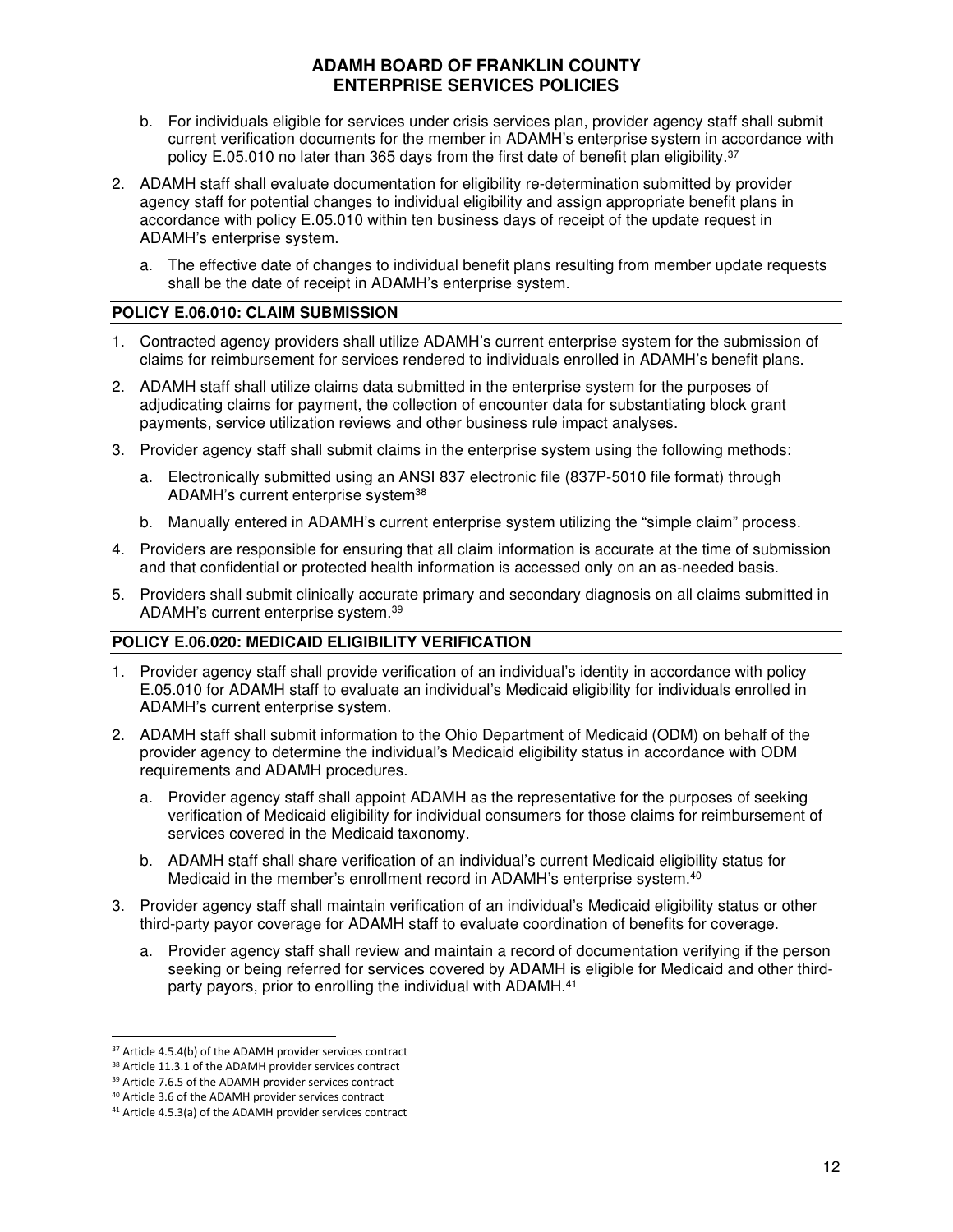- b. ADAMH staff may request documentation of Medicaid and other third-party payor eligibility at the time of enrollment or perform periodic record reviews to verify the documentation.<sup>42</sup>
- c. Provider agency staff shall ensure that individuals who are potentially eligible for Medicaid and other insurance receive reasonable assistance in applying for, securing, and maintaining coverage.<sup>43</sup>
- d. Payment of ADAMH services on behalf of an enrolled Medicaid consumer are subject to the provisions of section 4.5 of current ADAMH provider services contract.<sup>44</sup>
- 4. ADAMH staff shall not pay for Medicaid eligible services for individuals eligible for Medicaid coverage at on the date of services rendered and except as otherwise provided by law, ADAMH shall be the payor of last resort.<sup>45</sup>
	- a. Provider agency staff seeking reimbursement for services on behalf of an individual eligible for Medicaid coverage shall submit behavioral healthcare Medicaid claims directly to ODM or the appropriate Medicaid managed care organization.<sup>46</sup>
	- b. Provider agency staff shall accept any reimbursement from Medicaid for services rendered as payment in full and shall not balance bill any unpaid charge to ADAMH.<sup>47</sup>

### **POLICY E.06.030: COORDINATION OF BENEFITS**

- 1. Provider agency staff shall establish and implement procedures to submit claims for reimbursement from Medicaid, Medicare or other third-party payors for eligible individuals and shall make utilization of ADAMH's current enterprise system for coordination of benefits in order to appropriately account for other third-party payments and patient responsibility.<sup>48</sup>
- 2. Provider agency staff shall not submit claims for reimbursement from ADAMH for services until either verification of non-coverage by Medicaid or other third-party payors is received or 60 days have elapsed after billing of the third-party payors, whichever occurs first.
- 3. If full or partial reimbursement is received from Medicaid or other third-party payors after submission of claims for reimbursement to ADAMH, adjustments to the claims or payments shall be made by ADAMH staff in accordance in ADAMH's current enterprise system.

#### **POLICY E.06.040: CLAIM ADJUDICATION**

- 1. ADAMH staff shall publish an annual calendar for the processing of claims submitted by provider agency staff in the enterprise system and the expected schedule for the issuance of payments from ADAMH's fiscal system for the contract year. 49
- 2. ADAMH staff shall configure the current enterprise system to process all claims received from provider agency staff submitted in accordance with policy E.06.010 according to the annual claims processing calendar in the claims run batch process.
- 3. ADAMH staff shall utilize the current enterprise system to review claim for reimbursement received in the enterprise system and apply business rules to assign the appropriate adjudication status based upon individual benefit plan eligibility, the approved budget for the provider agency and other contractual terms, including, but not limited to, timely billing requirements.
	- a. ADAMH staff shall assign an adjudication status of "approved" to claims for reimbursement of services received from provider agency staff that are payable.

<sup>42</sup> Article 4.5.3(a) of the ADAMH provider services contract

<sup>43</sup> Article 4.5.3(b) of the ADAMH provider services contract

<sup>44</sup> Article 4.5.5(b) of the ADAMH provider services contract

<sup>45</sup> Article 11.7.4 of the ADAMH provider services contract

<sup>46</sup> Article 4.5.5(a) of the ADAMH provider services contract <sup>47</sup> Article 11.7.5 of the ADAMH provider services contract

<sup>48</sup> Article 11.8.2 of the ADAMH provider services contract

<sup>49</sup> Article 11.3.2 of the ADAMH provider services contract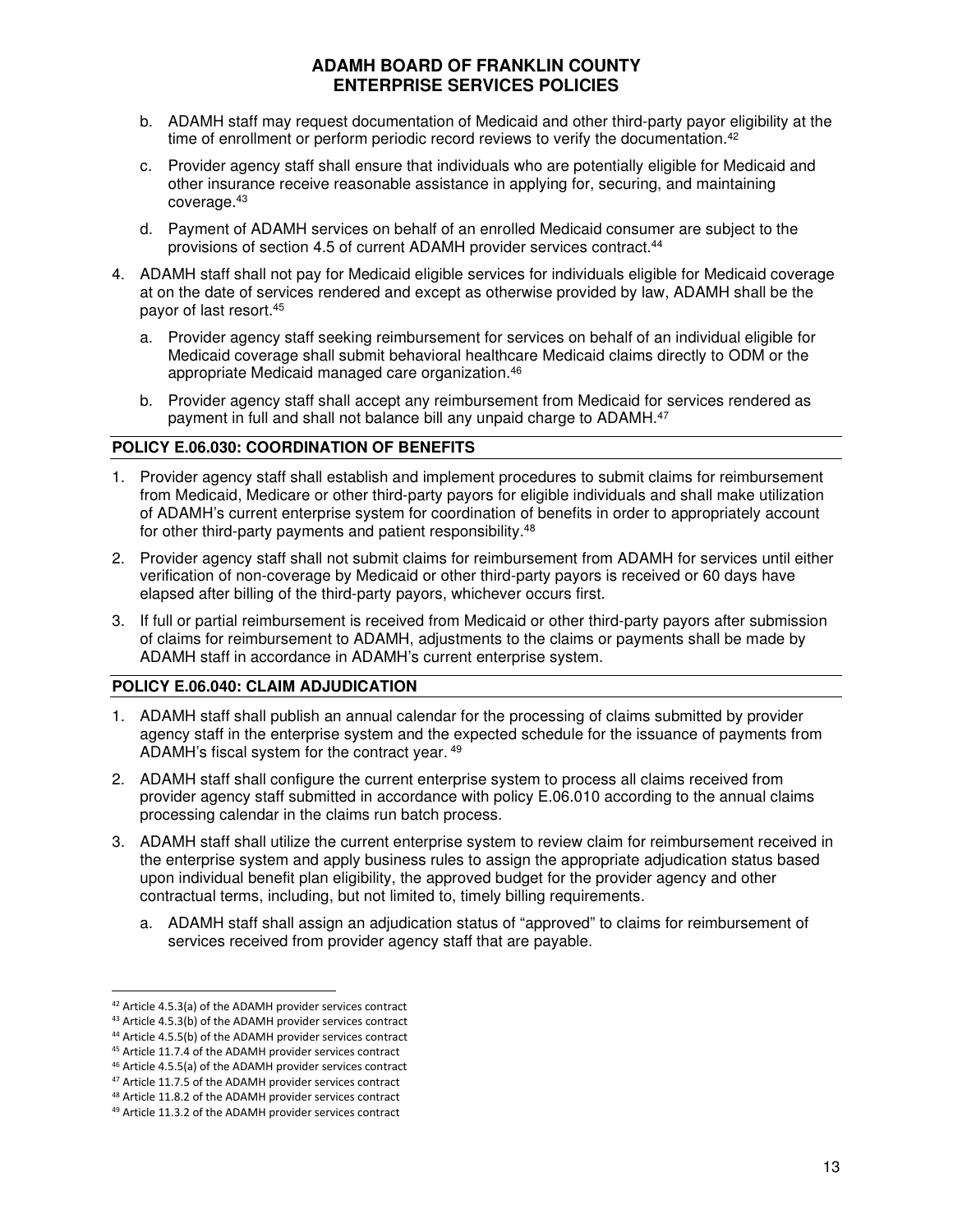- b. ADAMH staff shall assign an adjudication status of "pending" to claims for reimbursement of services received from provider agency staff that do not include all elements required for determination of adjudication.
- c. ADAMH staff shall assign an adjudication status of "denied" to claims for reimbursement of services received from provider agency staff that are not payable due to violation of one of more business rules in the current enterprise system.
- d. Provider agency staff shall access ADAMH's current enterprise system to review the adjudication status of claims submitted for reimbursement and to make corrections to claims receiving an initial adjudication status of "pended" or "denied" in accordance with policy E.06.060.
- e. ADAMH staff shall re-adjudicate claims initially assigned an adjudication status of "pending" or "denied" in accordance with policy E.06.060.

### **POLICY E.06.050: CLAIM REVIEW AND VERIFICATION**

- 1. Provider agency staff shall cooperate with ADAMH staff in all monitoring activities relating to the verification of claims for reimbursement in the current enterprise system, including, but not limited to program reviews, chart audits and other fiscal monitoring.<sup>50</sup>
- 2. ADAMH staff may engage provider agency staff to receive and review information which is reasonably necessary to permit the ADAMH staff to monitor and evaluate the accuracy of claims for reimbursement submitted in ADAMH's enterprise system.<sup>51</sup>
- 3. ADAMH staff shall have the right to inspect the provider's member residency and financial eligibility documentation, client records and any other supporting financial or clinical documentation to verify the accuracy of claims for reimbursement.
- 4. Provider agency staff shall make corrections to claims for reimbursement which have been determined to be ineligible or incorrect as a result of a review conducted by ADAMH staff in a timely basis and such reversals must be processed in accordance with ADAMH procedures.<sup>52</sup>

#### **POLICY E.06.060: CLAIM CORRECTIONS**

- 1. Provider agency staff shall request correction of any claim for reimbursement submitted in ADAMH's current enterprise system in which the error affects the appropriate disposition and payment of the original claim.
	- a. Provider agency staff shall request correction of any claim in which the service data submitted in the original claim was subsequently determined to be incorrect and material to the payment of the claim by ADAMH staff.
	- b. Provider agency staff may request correction of any claim which is assigned an adjudication status of "pended" or "denied" in ADAMH's current enterprise system in order to revise the claim for re-adjudication by ADAMH staff.
- 2. ADAMH staff shall utilize the enterprise system to revert claims for reimbursement which have been assigned an adjudication status for provider agency staff to correct the claim and submit for readjudication in accordance with policy E.06.040.
- 3. Provider agency staff shall utilize the functionality of ADAMH's current enterprise system in order to make corrections to reverted claims and re-submit for processing in a timely basis.

### **POLICY E.06.070: SERVICE AUTHORIZATION REQUESTS**

1. ADAMH staff shall identify procedure codes which designate specific services as requiring a service authorization or service request to be approved prior to adjudication or payment of the service.

<sup>50</sup> Article 7.1 of the ADAMH provider services contract

<sup>51</sup> Article 6.1.2(a) of the ADAMH provider services contract

<sup>52</sup> Article 7.1.1 of the ADAMH provider services contract